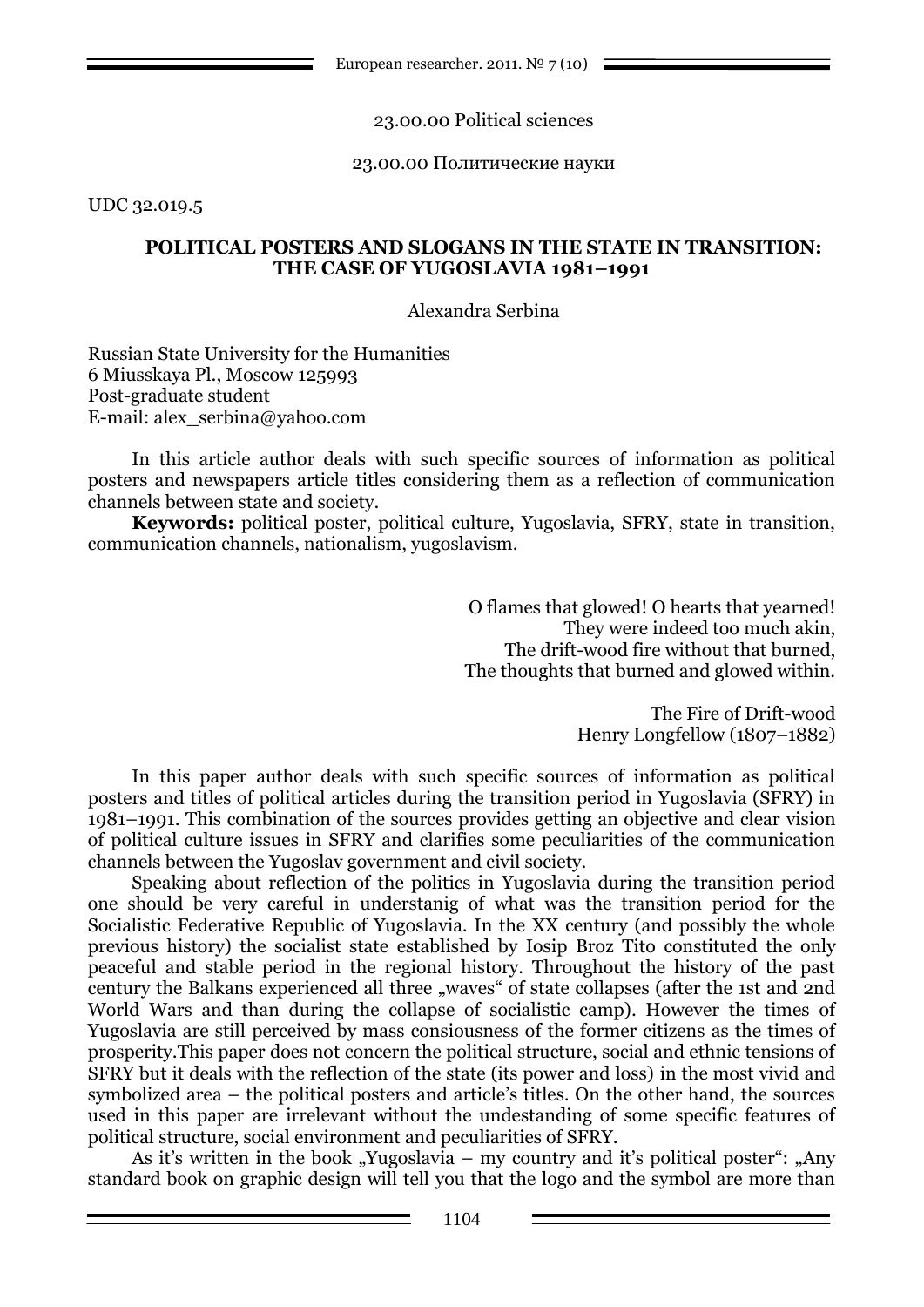just a descriptive illustration. Every symbol gains a life of its own in a specific context that lends it a specific meaning" [1]. Mutual perception and misperception in a visual dialogue between power and civil society can provide researchers with new range of information helpful for investigation both on legitimacy of governing power and loyalty/rejection of society towards it. Being a part of a political culture the instruments of communication between politicians/ state and society help to analyze not only the political issues but the reasons why the ideology actually failed to adjust to the new political conditions? Why the particular society that demonstrated loyalty and openness to ideas provided by the state in the past becomes rejective and even aggressive towards any notions coming from the government? And of course which new ways of communication the state designed in order to achieve social support?

Indeed, the highlights of this paper (the visual images and slogans of former Yugoslavia) are usually mispercepted by the foreign observers and treated as a typical communist and then nationalist art and intersected with the Soviet one which is totally wrong. That's why visual art can't be pulled out of the time context.

The core idea of the state established after the World War I (The Kingdom of Serbs, Croats and Slovenes 1918 -1941) and the World War II(SFRY 1945 – 1991) was the idea of "yugoslavism― – the specific ideology of unity for all the southern balkan folks implying the common state without any religious or ethnic discrimination. At the same time the yugoslav identity didn't presume the national one. It's important to understand that the fact of invention of that identity has nothing to do with communist ideology – it was just used as one of the principles of SFRY. This was the upper-identity employed as consolidating one due to its implication of elimination of cultural, religious and historical differences and even tensions as for example between Serbs and Croats over the Croatian support for Nazis or between Christians and Muslims. It also provided an illusion of common problems and brotherhood of the republics: in comparison with the others Croatia and Slovenia were always more economically and socially developed. However, after communist ideological collapse every conflict turned out to be a national one (adhering to the local ethnicity) and the guilty party was sought in the other republics or other ethnic groups.

Economical issues also had their impact on social and political development. The conflict between Iosip Broz Tito and Iosif Stalin turned out to be a pure benefit to the new state. It resulted in relative economy liberalization, appearance of private property, decreasing of ideological pressure and the last but not least, citizens were finally permitted to go and even work abroad. Thus, citizens of the former Yugoslavia always had a sight of the Western European way of life, social and political conditions.

The basis for the transition period in a broad sense was rooted in the Constitution of SFRY (1974) that contained two models of state structure. The first one enabled Tito to be an irremovable president of the republic and enjoy the full scope of power with the following abolition of this position after his death. The second model came into power after his death and instead of one irremovable president Yugoslavia got one rotated every year, picked out from among the presidents of the national republics and regions.

Tito died in 1980 and the same time the first massive ethnic riots in Kosovo began. In 1983 country experienced an economical crisis with Kosovo and Bosnia as the most dramatically affected regions. An economic revival program (including the concrete steps against corruption) was launched but in few years led to nothing. The same year future president of Bosnia and Herzegovina Alija Izetbegović published a political program of establishing an Islamic state in BiH. In 1986 the group of Serbian intellectuals from the Serbian Academy of Sciences published a Memorandum with criticism of the Constitution demanding Kosovo to be part of Serbia and not an autonomous region. The same year Slobodan Milošević became a leader of the Serbian League of Communists and supported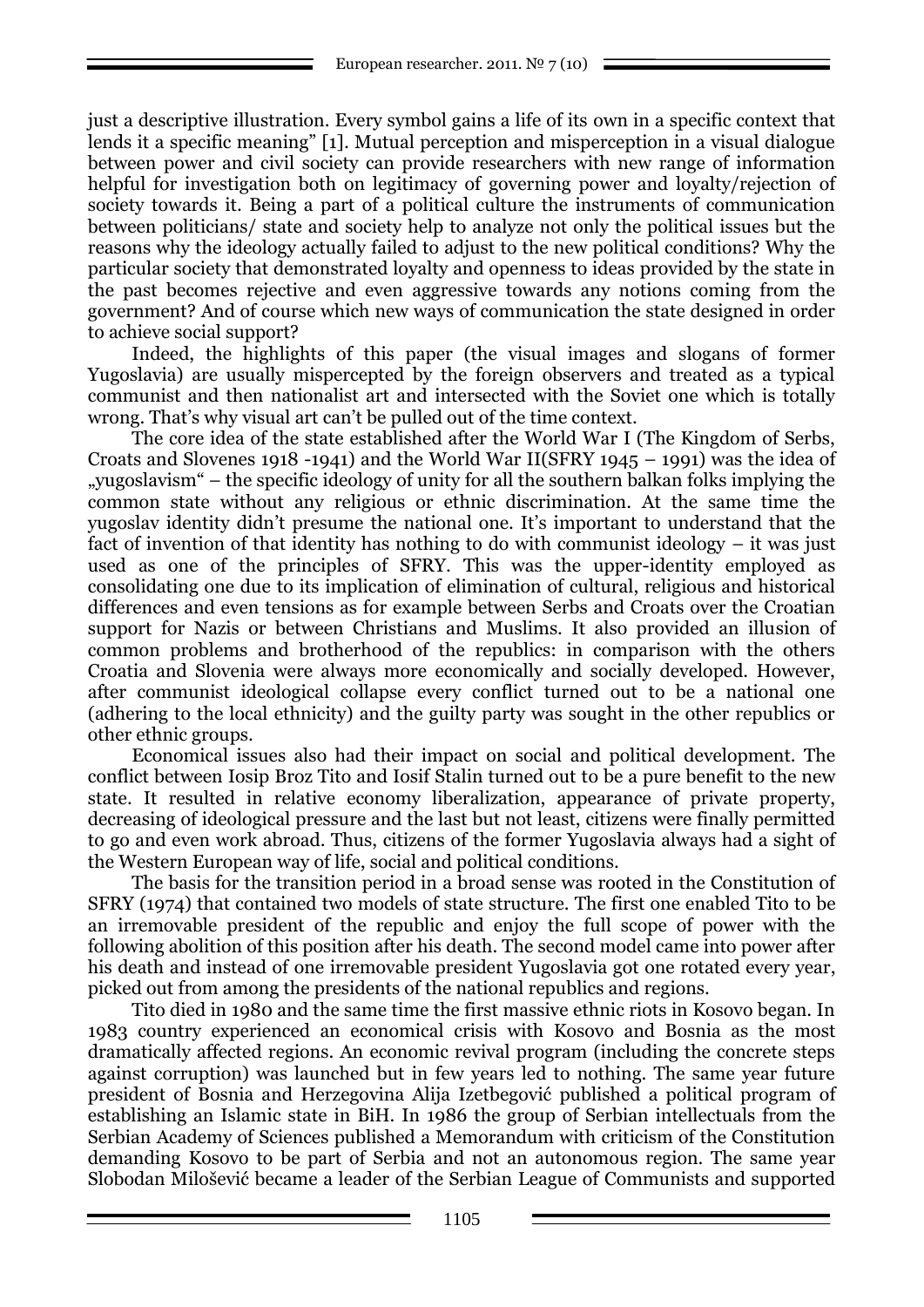the Memorandum. This consequently entailed tensions amongst leaders of the regional League branches. In 1987 Yugoslav foreign debt reached \$19 billion with an inflation rate of 16,7%. The same period marked the beginning of political liberalization in country, however in the context of nationalist movements rising. The last attempt to save the country by approving a new Constitution was made in 1990. This year also marked with the first free democratic elections resulted in every republic by nationalist parties triumph. New joint state constitution thus wasn't approved by republic governments. Since leaders of the republics failed to negotiate for a new constitution it led to a state disintegration and collapse.

Thus, crucial points of this article are settled between the two most important dates in Yugoslav history: Tito's death and the state collapse. However, these eleven years also should be considered as inhomogeneous, vulnerable and fast-changing period. For the purpose of discussion these years were divided into two unequal periods. The first one lasted from 1981 till 1989 and can be distinguished with relatively strong state position, economical and social stability. The second one started in 1990 and lasted less than a year, until the success of secession movements in Yugoslavia. During this period a new pre-war reality was constituted which provided a fast rise of nationalistic and secession movements, political pluralism, decrease and collapse of communist ideology, etc.

The sources used in this paper are the political posters and titles of the major official newspapers' articles. This requires some additional explanations. Analyzing the visual images that reflect state and politics one always think about particular political posters or slogans and promoting videos. Predominantly because of they were designed to be perceived as such. On the other hand newspapers are usually interpreted as a textual reflection of the politics and society and examined as a distinct source of information. In this paper those sources are combined and analyzed jointly due to four main reasons:

1. Molding of the state's image. Political media to a wide extent are the communication channels and representation tools, providing political trademark to the existing society. They should be persuasive and clear to the audience. When speaking about the posters they use clear symbols either textual or graphical. Investigating newspapers much of the researches focus on the content of the articles rather then the titles of those particular articles. But that's exactly the titles, that usually capture an eye of the readers. During the transition period titles obviously raise some "hot topics" crystallized day by day into the same slogans as the political posters. The specific genre of comic strips and their captions is one of the most symbolized and determinant when speaking about the reflection of state. It deals with some symbols defining the issues in an ironic and sometimes cynical dimensions. When those different sources of images and "messages" are combined together one can get more objective and crosscutting portrayal of the epoch.

2. Such materials constitute the developing a measures of sense of belonging. There can be various purposes but the audience should be aware of the problems.

3. Poster much like any other media, reflects not the reality of a society, but its aspirations. It co-creates and simulates a society rather then reflects it [2].

4. Message-making purpose. Various approaches to the topic prove the potential of the media to arouse feelings of loyalty or anger. However, in any event, the common thread that runs through all political media is persuasion.

Alan Gowans defined political posters as "the arts of persuasion and conviction, deliberately employing all other types of art to create visual metaphors symbolizing values and fundamental beliefs, thereby attacking or defending ideologies and establishments, reforming or stabilizing social institutions, as circumstances may dictate … Posters are a branch of advertising specifically and of persuasive arts generally" [3]. However, the usage of this political instrument differs depending on such issues as time context and inner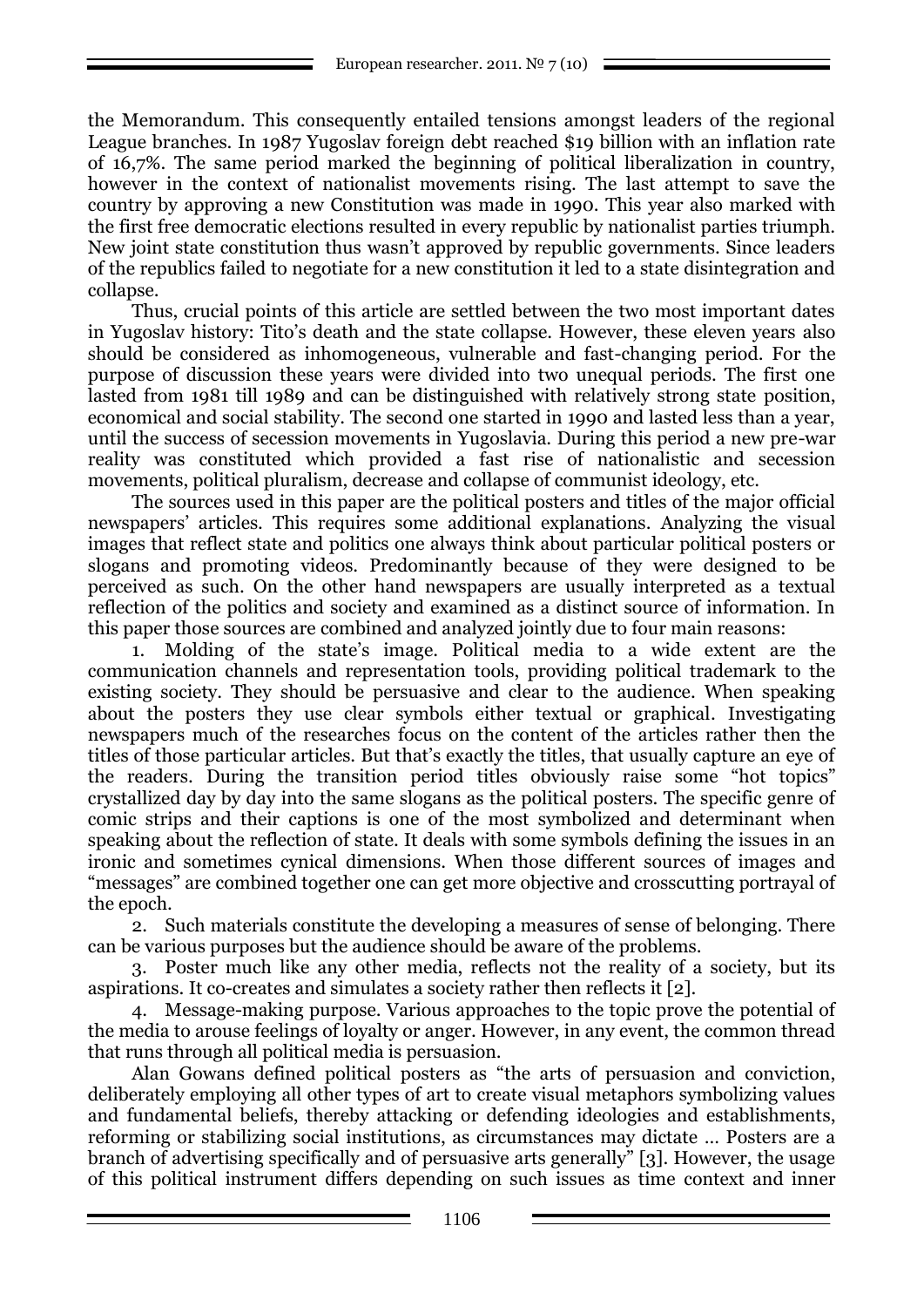relations between the addressing and receiving party. Political posters play a role of direct communication channel between civil society and political powers, or better say between elector and electee. The electee should inspire electors with the recognizable and clear message and at the same time it should demonstrate its strength in comparison to the opponents.

Considering the first period there can be easily distinguished some particular highlights of the political poster. One of the most common features was that the League of Communists of Yugoslavia (LCY) was the only addressing party in political life of the country. And the receiving party was the united Yugoslav nation. Such homogenous political environment created a specific, universal language of political communication. It provided artists with the number of common, clear and approved symbols that were used regarding the particular event or celebration. At the same time it provided society with the illusion of stable and universal political strategy. Government chose topics to be displayed and thus celebrated, characters and people to be portrayed and social groups it addressed (e.g. youth for the celebration of the Day of Youth or workers for the 1st of May). Society as a receiving party played a passive role in this relation. Society couldn't reject the ideology, it could only approve it, even if the LCY created posters claiming some problems (e.g. environment pollution or military aggression) society had to approve government policy.

After detailed examination of political posters typical for the first period there could be highlighted some major features that pinpointed social function of this media. The pragmatic adjustment of visual image into the verbal form was made in order to understand the structure of communication between state and civil society without any intention of generalization.

Even after his death in 1980 Tito played an important role in political life of the country, he became a symbol of the state. Posters that portrayed him were used as a unifying pattern showing that dead or alive but the leader is Tito (Pic.1 [4]). However, such pictures demonstrated a lack of a strong political power that could be common for the whole country. After Tito's death and implementation of the new governing model SFRY stayed without any possible overarching leader who would be approved by every republic.



*Pic. 1*. Freedom's Name is Tito. 1981. Đorđe Ristić

As a part of propaganda political posters should evoke certain feelings of the receiving party and during the first period the main purpose of the poster was to evoke positive feelings towards everything that is connected with the state and negative towards state's enemies. Forming of positive image of the state lead to the dominant usage of bright colours, positive symbols as flowers, smiling people, workers, white doves, etc. What is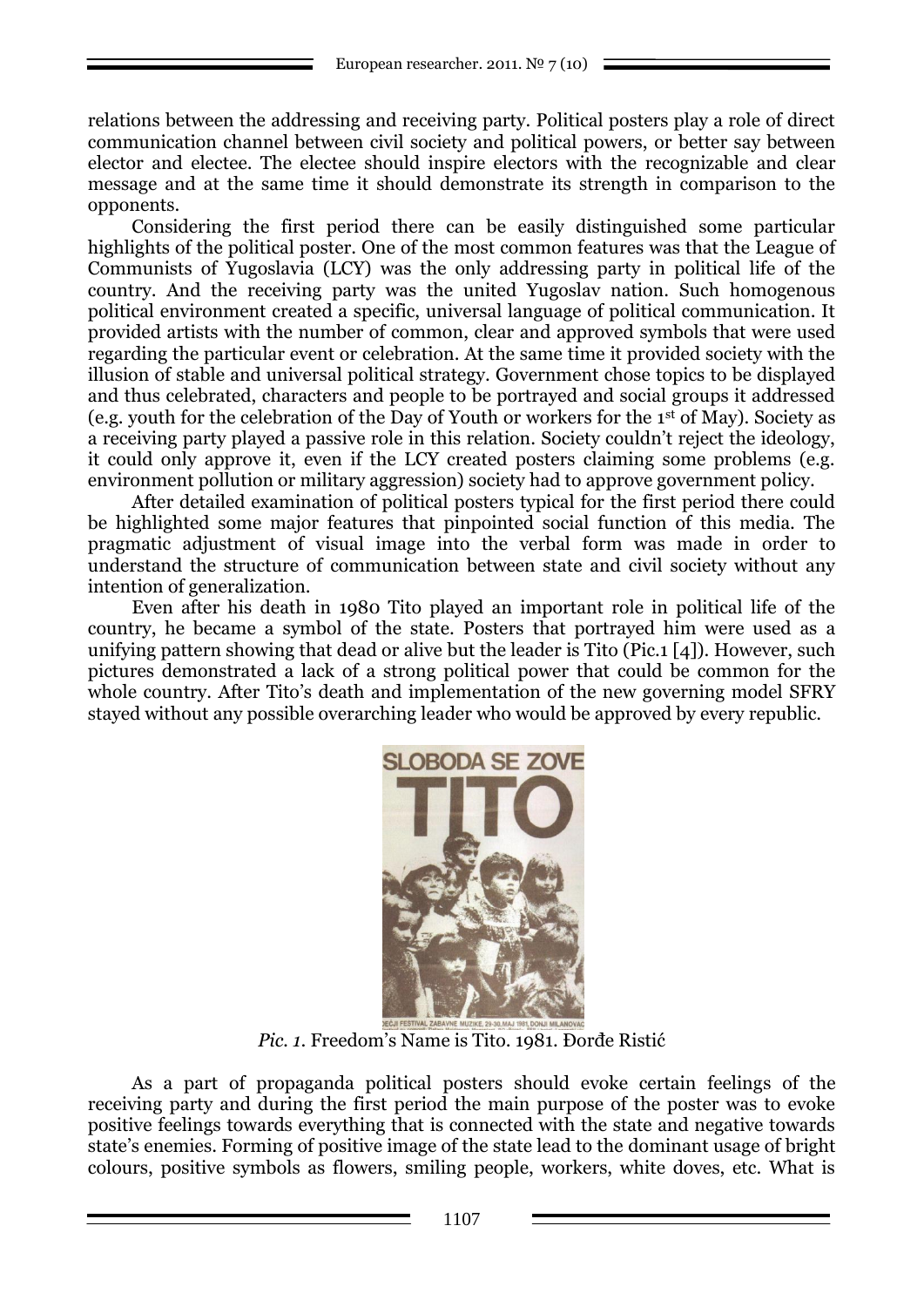more, the favorite colours used by the artists were the colours of the flag and the beloved symbol was a red star. It also lead to situation, when state tried to show that neither politicians nor political institutions are important but the citizens play the main role in the country. Citizens became the symbols of the state along with its flag and leader (Pic. 2, 3, 4).



*Pic. 2*. Young Worker-Manager. 2nd half of 1970s. Dragović Bord



*Pic. 3.* Gathering of the People's Freefom Front 1936–1986. 1986



*Pic. 4.* Week of disarment UN. 24-30.10.1986. Yugoslav League for peace, independance and equality of people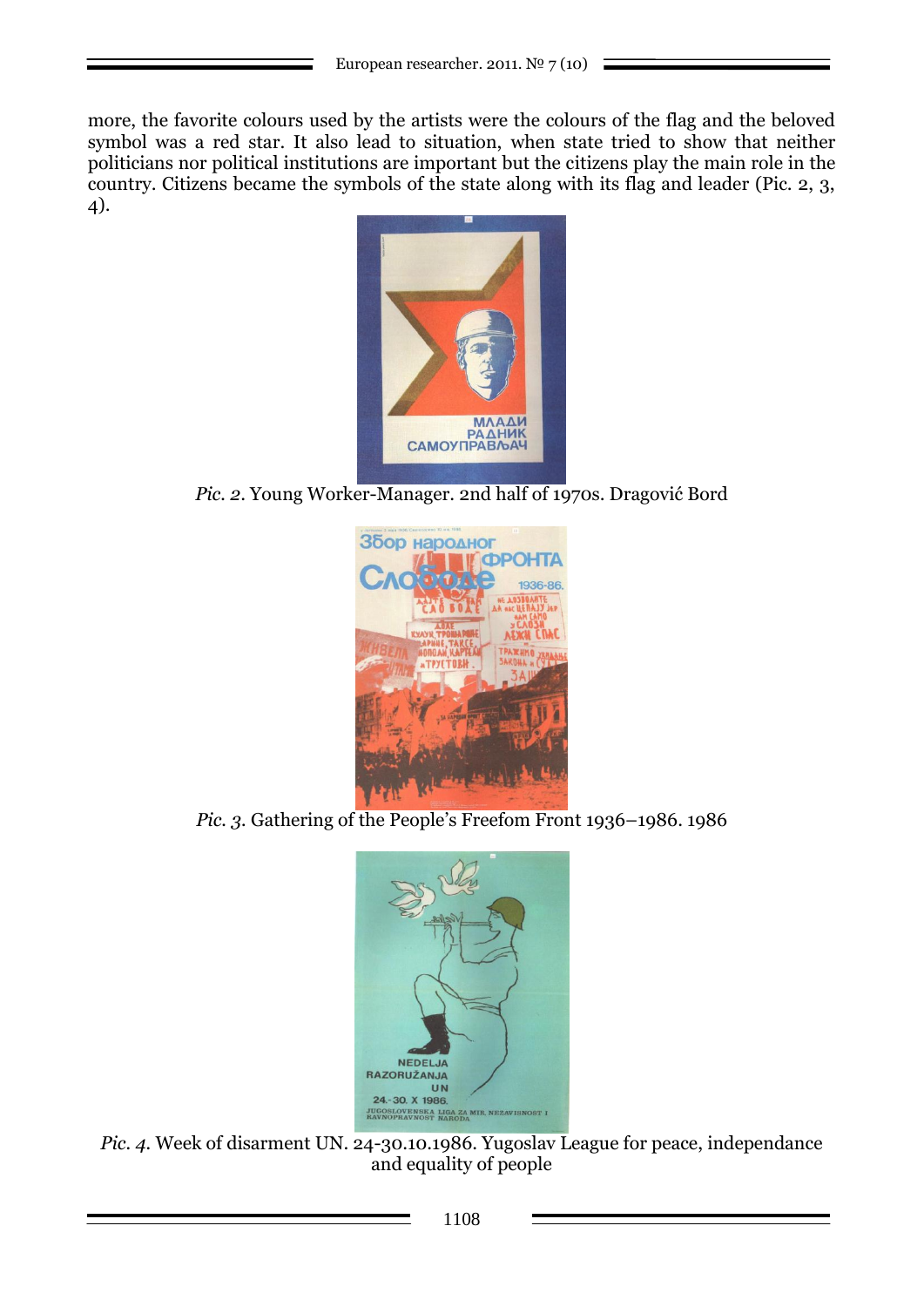Stability and steadiness of life became one of the most attractive advantages of SFRY. Such living conditions influenced the genre of political posters: the whole nation knew what, when and why it should celebrate and when to await renewed posters on the streets. There were no accidental events or spontaneous posters, everything was planed and approved (Pic. 5, 6).



*Pic. 5*. Youth Day 1987. Jani Bavčer



*Pic. 6.* May 1st. Let's Live, Live with Labour. 1978. Vlastimir Kusik, Šepič

During the second period the most common feature became a clear intention of the poster's creators to avoid any similarities with the others and especially any likeness with the previous art style. Rapid-changing political situation, pluralism, communist ideological collapse, private funding of political parties provided chaotic environment in which society for the first time started playing an active role, it became active elector and could enjoy a wide range of political motions. Thus, addressing party had to offer real political programs and personalities instead of symbols and common events. The form or a structure of political poster lost its prior importance; consequently, the sense, idea and political message gained importance and became the central highlight of the poster. Private initiative in creating posters received a new impulse. Everybody had a right to make one either negative or positive. This process resulted in creating rather negative posters demonstrating rejection of any political power or ideology (Pic. 7, 8 [5]).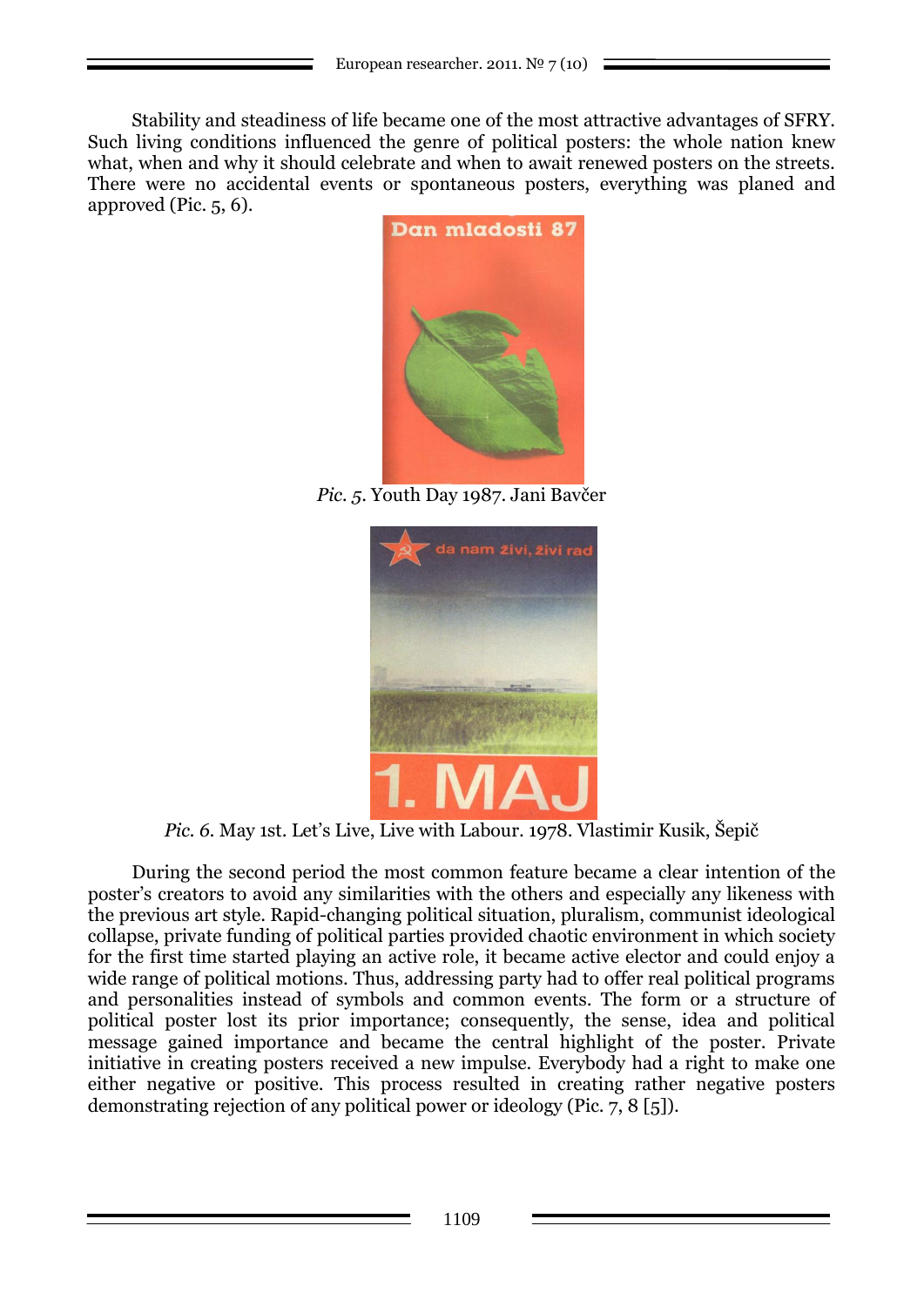

*Pic.* 7. Turn off the TV and Open your Eyes! Students of Belgrade



*Pic. 8.* Elections' Poster for Abstainers. Your Leader is Nobody. Your Representative is Nothing

Appearance of new politicians and political parties entailed attention of the receiving party and thus formatted a new feature of the political posters a personal attitude. People wanted to see their potential representatives instead of disembodied symbols and dead leaders (Pic.9).



*Pic. 9.* The Man of Changes. Ezdimir Vasiljević – Independent Candidate for President of Serbia with his Son Stefan and Wife Karmela

Considering newspapers of the former Yugoslavia there was chosen "Borba". It was established in 1922 by the Communist party and throughout its history was the most progovernmental one. There is a funny fact about this media connected with a Soviet-Yugoslav conflict: Iosif Stalin called journalists that worked for the newspaper "political acrobats" [6] meaning their political loyalty towards Tito. However, national background of the place of publishing becomes one of the main features of the press in Yugoslavia. Every republic of SFRY not to speak of the cities had its own newspaper or magazine. The central place in each of those media had the local news. Perception of the news throughout the country and other republics was influenced by the local point of view. Moreover, on the mass consciousness level locals used to identify the rest of the country as "The other republics" or "Other parts of the country". Newspaper "Borba" was published in the capital of SFRY and at the same time Serbia – Belgrade. That's why it was first the ideology guide of communist ideas and than it became a guide of pro-Serbian ideology. It's important to notice that rhetoric, terms, and issues considered in the newspaper are typical for every part of Ex-Yugoslavia.

Location of Belgrade, the federal centre of the Yugoslavia, in the Republic of Serbia makes more and more obvious the interconnection between project of centralized Yugoslavia and Serbia itself. On the other hand there was a vague in Serbian ideology –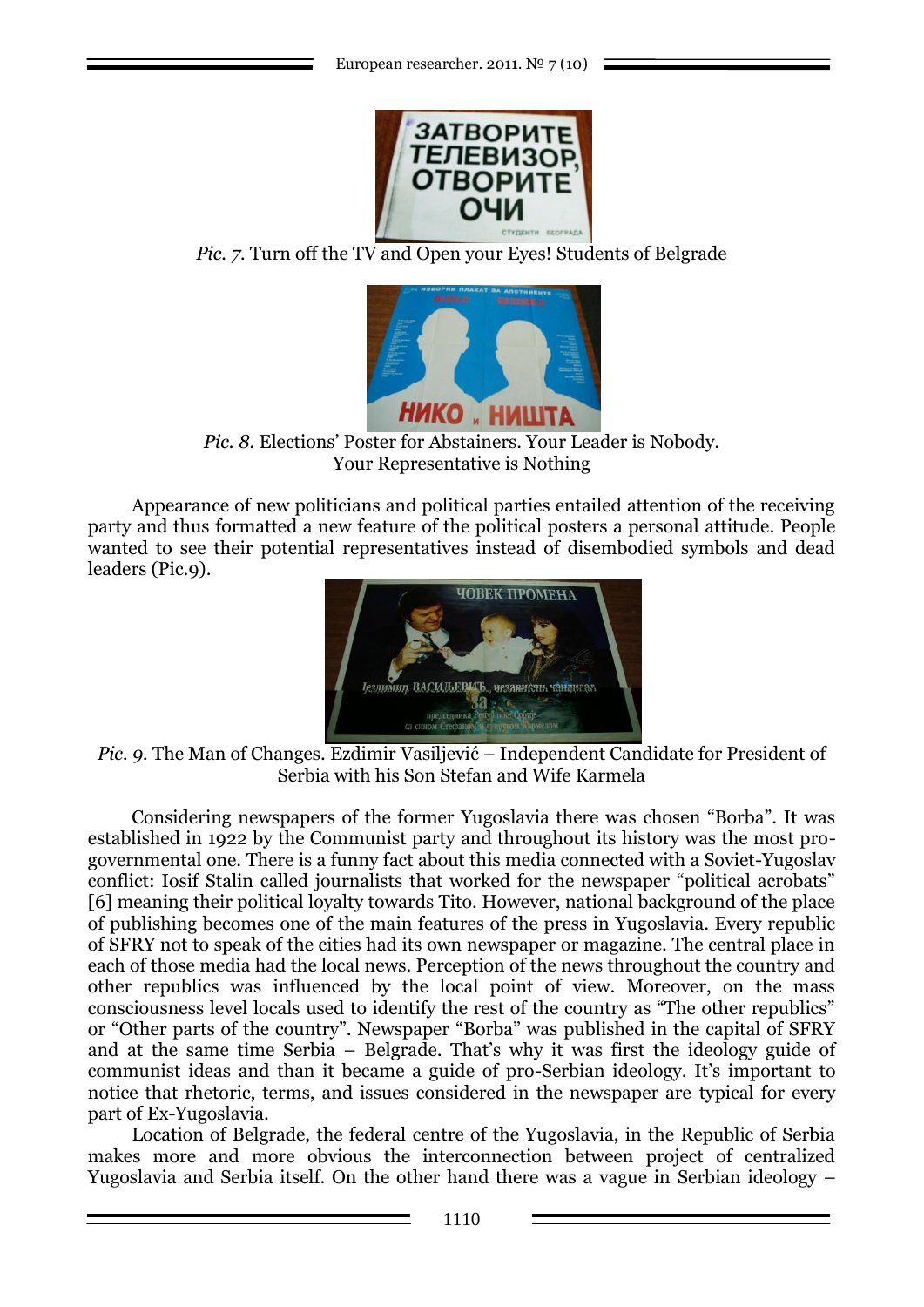whether it's national or integrative entity. If there could be any doubts on the matter in the 1990, none of them have left by 1991. Serbian ideology decisively prevailed and constituted itself as one and only that can preserve the state from the collapse and re-establish centralized Yugoslavia. During the first half of 1991 the major space in the newspaper was devoted to the interviews with Yugoslav dissidents of Tito's times and the western analytical reviews regarding the state issues. Western non-communist journalists were permitted to be printed in Yugoslav official press. Political and economical crisis was not the only point discussed. Western journalists carried out explanatory work among population, trying to relay the understanding of such notions as democracy, its basic principles, liberty and freedoms etc. However, in the second half of 1991 took place a radical change in newspapers' political rhetoric. It becomes more demanding, populist, harsh in definitions used and pro-Serbian (Pic. 10).



*Pic. 10.* Titles of the article in "Borba" 1991:

How the "Right Croatians" are Being Taught for War. "Silent Murder of Serbs". Is It True that Croatia has Already Bought 600 of Special Cars for Army? Laser Weapons and Gases for Silent Night Murder of Serbs.

Union "Hungarians for Motherland Serbia and Yugoslavia": "Europe doesn't see Ustashs' Regime"

Yesterday Took Place a Meeting of Organization of Unity Serbs from Croatia. Enemies of All Colours. Participants Supported Yugoslavia, Serbia, Serbs in Croatia, and Protested against Fascism, Nazism, Neonazism, Tuđman, Mesić, Lončar, Marković, Kol, Genšer and Antiserbizm.

All parts of SFRY are defined as the integrated and united commonwealth, the secessionist movements and statements of local politicians are claimed to be illegal and non-constitutional. At the same time the other parts of SFRY predominantly speak in the name of republic as the local politicians oppose themselves to a centralized and dominant Serbia. "The Serbs wanted, and that is a popular slogan of opposition, to see themselves in Europe and Europe with them. But the nationalism of Slovenian, Croatian, Serbian, or Albanian origin has provoked a lot of different groups of opposition, so the "European values" in the meantime became just an instrument – they were a surrogate that could reestablish the communist power. All over Yugoslavia the intellectuals concerned about the individual rights and freedoms and the destiny of their nation" [7].